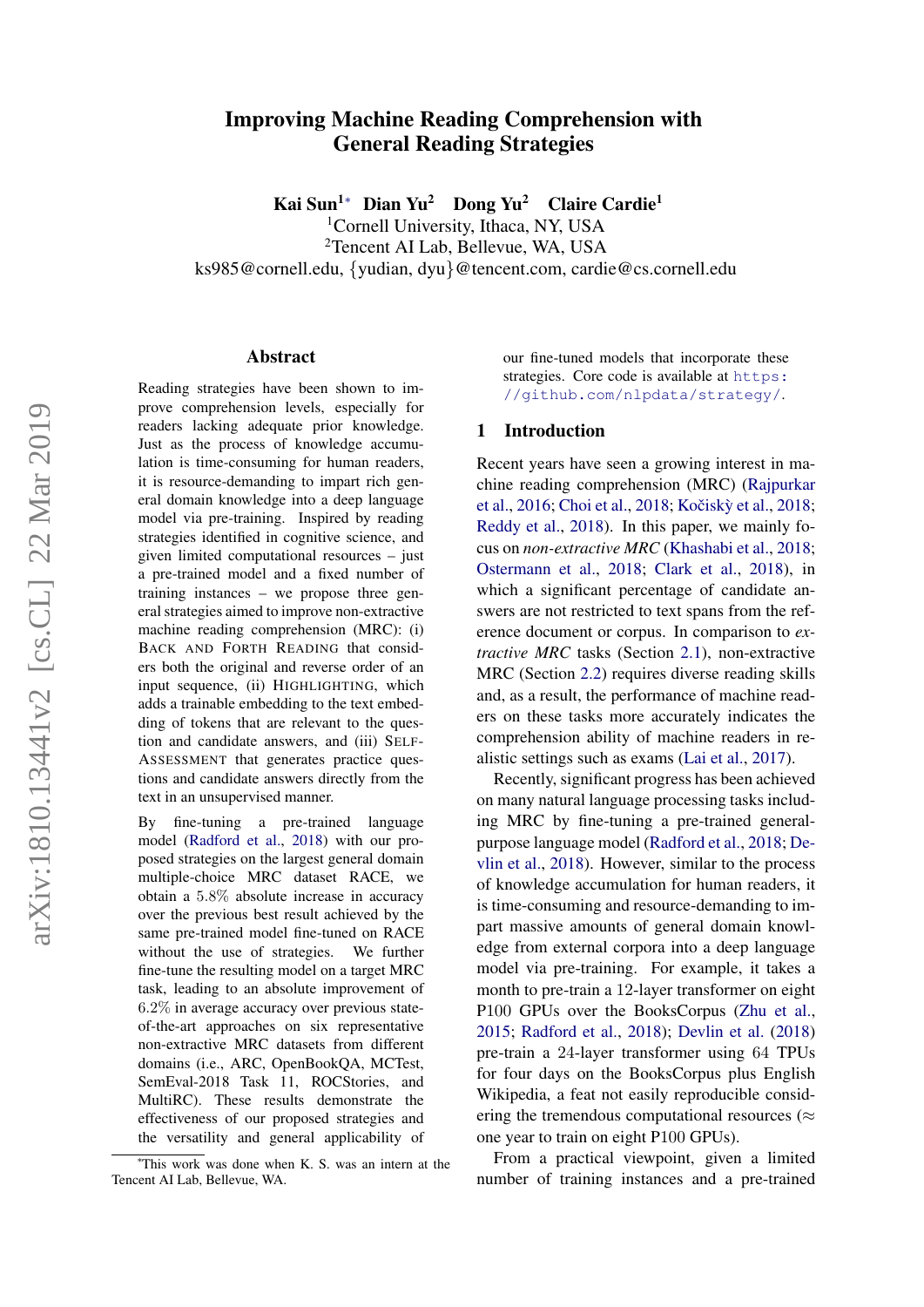model, can we improve machine reading comprehension during fine-tuning instead of imparting more prior knowledge into a model via expensive pre-training? Inspired by reading strategies identified in cognitive science research that have been shown effective in improving comprehension levels of human readers, especially those who lack adequate prior knowledge of the topic of the text [\(Mokhtari and Sheorey,](#page-9-4) [2002;](#page-9-4) [Mokhtari](#page-9-5) [and Reichard,](#page-9-5) [2002;](#page-9-5) [McNamara et al.,](#page-9-6) [2004\)](#page-9-6), we propose three corresponding domain-independent strategies to improve MRC based on an existing pre-trained transformer (Section [3.1\)](#page-2-0):

- BACK AND FORTH READING (*"I go back and forth in the text to find relationships among ideas in it."*): consider both the original and reverse order of an input sequence (Section [3.2\)](#page-2-1)
- HIGHLIGHTING (*"I highlight information in the text to help me remember it."*): add a trainable embedding to the text embedding of those tokens deemed relevant to the question and candidate answers (Section [3.3\)](#page-3-0)
- SELF-ASSESSMENT (*"I ask myself questions I would like to have answered in the text, and then I check to see if my guesses about the text are right or wrong."*):

generate practice questions and their associated span-based candidate answers from the existing reference documents (Section [3.4\)](#page-3-1)

By fine-tuning a pre-trained transformer [\(Rad](#page-9-0)[ford et al.,](#page-9-0) [2018\)](#page-9-0) according to our proposed strategies on the largest general domain multiplechoice MRC dataset RACE [\(Lai et al.,](#page-8-4) [2017\)](#page-8-4) collected from language exams, we obtain a 5.8% absolute improvement in accuracy over the previous best result achieved by the same pretrained transformer fine-tuned on RACE without the use of strategies (Section [4.2\)](#page-4-0). We further fine-tune the resulting model on a target MRC task. Experiments show that our method achieves new state-of-the-art results on six representative non-extractive MRC datasets that require a range of reading skills such as commonsense and multi-sentence reasoning (i.e., ARC [\(Clark](#page-8-6) [et al.,](#page-8-6) [2016,](#page-8-6) [2018\)](#page-8-3), OpenBookQA [\(Mihaylov](#page-9-7) [et al.,](#page-9-7) [2018\)](#page-9-7), MCTest [\(Richardson et al.,](#page-9-8) [2013\)](#page-9-8), SemEval-2018 Task 11 [\(Yang et al.,](#page-10-1) [2017\)](#page-10-1), ROC-Stories [\(Mostafazadeh et al.,](#page-9-9) [2016\)](#page-9-9), and MultiRC [\(Khashabi et al.,](#page-8-2) [2018\)](#page-8-2)) (Section [4.4\)](#page-6-0). These results indicate the effectiveness of our proposed strategies and the versatility and generality of our fine-tuned models that incorporate the strategies.

# 2 Task Introduction

We roughly categorize machine reading comprehension tasks into two groups: extractive (Section [2.1\)](#page-1-0) and non-extractive (Section [2.2\)](#page-1-1) based on the expected answer types.

### <span id="page-1-0"></span>2.1 Extractive MRC

Recently large-scale extractive MRC datasets have been constructed [\(Hermann et al.,](#page-8-7) [2015;](#page-8-7) [Hill et al.,](#page-8-8) [2016;](#page-8-8) [Onishi et al.,](#page-9-10) [2016;](#page-9-10) [Chen and Choi,](#page-8-9) [2016;](#page-8-9) [Mostafazadeh et al.,](#page-9-9) [2016;](#page-9-9) [Bajgar et al.,](#page-8-10) [2016;](#page-8-10) [Nguyen et al.,](#page-9-11) [2016;](#page-9-11) [Joshi et al.,](#page-8-11) [2017;](#page-8-11) [Ma et al.,](#page-9-12) [2018\)](#page-9-12), such as SQuAD [\(Rajpurkar et al.,](#page-9-1) [2016\)](#page-9-1) and NewsQA [\(Trischler et al.,](#page-10-2) [2017\)](#page-10-2). Given a reference document and a question, the expected answer is a short span from the document. In contrast, answers in datasets such as SearchQA [\(Dunn](#page-8-12) [et al.,](#page-8-12) [2017\)](#page-8-12) and NarrativeQA (Kočiskỳ et al., [2018\)](#page-8-1) are free-form human generated texts based on given documents [\(Nguyen et al.,](#page-9-11) [2016;](#page-9-11) [Reddy](#page-9-2) [et al.,](#page-9-2) [2018;](#page-9-2) [Choi et al.,](#page-8-0) [2018\)](#page-8-0). However, since annotators tend to directly copy spans as answers, the majority of answers are still extractive [\(Reddy](#page-9-2) [et al.,](#page-9-2) [2018;](#page-9-2) Kočiskỳ et al., [2018\)](#page-8-1).

### <span id="page-1-1"></span>2.2 Non-Extractive MRC

In this section, we primarily discuss multiplechoice MRC datasets, in which answer options are not restricted to extractive text spans. Given a question and a reference document/corpus, multiple answer options are provided, and at least one of them is correct. It involves extensive human efforts to build such a dataset (e.g., MCTest [\(Richardson et al.,](#page-9-8) [2013\)](#page-9-8), SemEval-2018 Task 11 [\(Ostermann et al.,](#page-9-3) [2018\)](#page-9-3), MultiRC [\(Khashabi et al.,](#page-8-2) [2018\)](#page-8-2), and Open-BookQA [\(Mihaylov et al.,](#page-9-7) [2018\)](#page-9-7)) by crowdsourcing. Besides crowdsourcing, datasets such as RACE [\(Lai et al.,](#page-8-4) [2017\)](#page-8-4) and ARC [\(Clark et al.,](#page-8-3) [2018\)](#page-8-3) are collected from language or science exams designed by educational experts [\(Penas et al.,](#page-9-13) [2014;](#page-9-13) [Shibuki et al.,](#page-9-14) [2014;](#page-9-14) [Tseng et al.,](#page-10-3) [2016\)](#page-10-3) to evaluate the comprehension level of human participants. Compared to questions in extractive MRC tasks, besides surface matching, there are various types of complicated questions such as math word problems, summarization, logical reasoning, and sentiment analysis, requiring advanced read-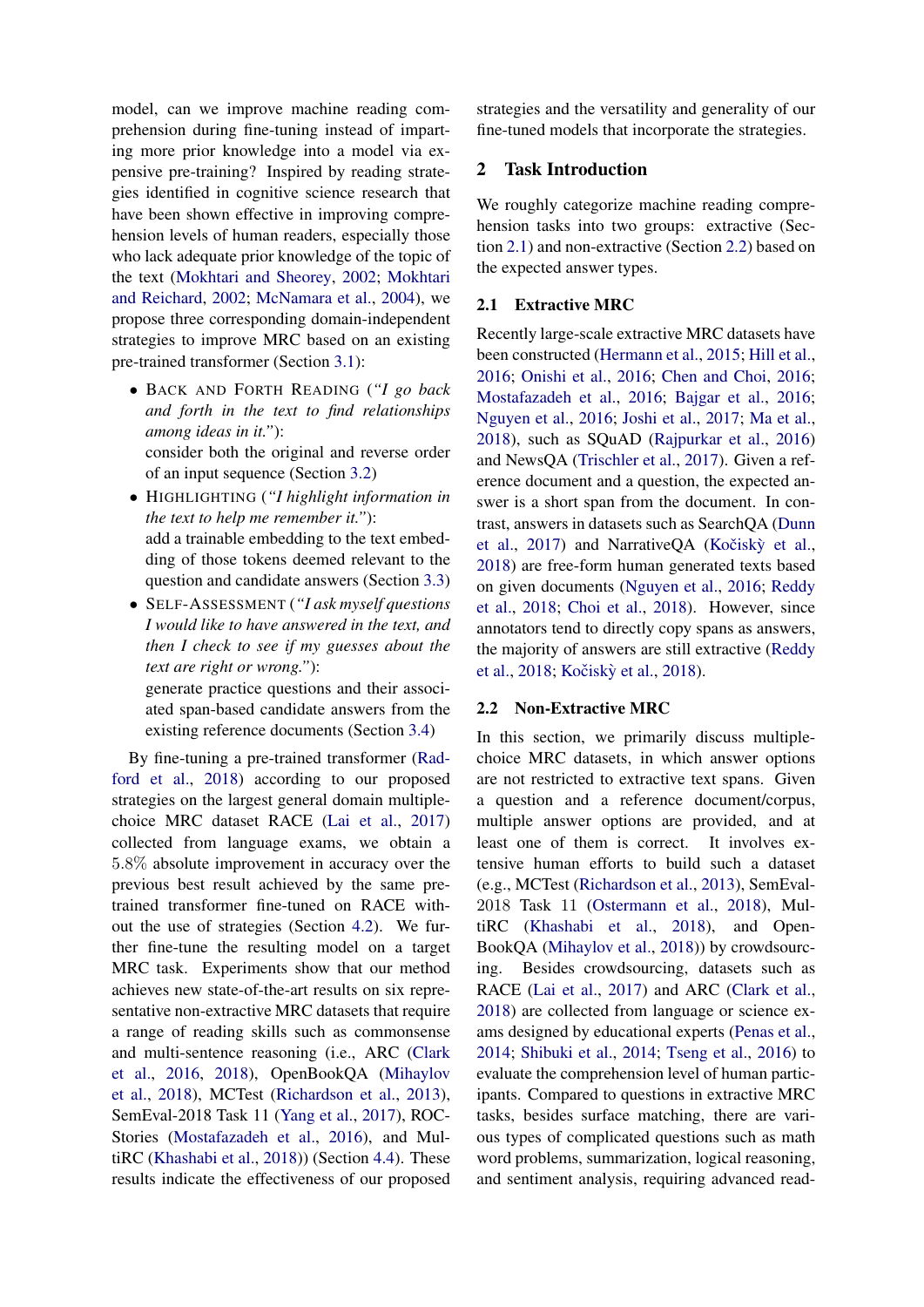<span id="page-2-2"></span>

|                                                                                                                | <b>RACE</b>                                 | ARC                                                  | <b>OpenBookOA</b>                         | <b>MCTest</b>                            | SemEval-2018 Task 11                               | <b>ROCStories</b>                 | <b>MultiRC</b>                                |
|----------------------------------------------------------------------------------------------------------------|---------------------------------------------|------------------------------------------------------|-------------------------------------------|------------------------------------------|----------------------------------------------------|-----------------------------------|-----------------------------------------------|
| construction method<br>sources of documents<br>average # of answer options<br># of documents<br># of questions | exams<br>general<br>4.0<br>27.933<br>97.687 | exams<br>science<br>4.0<br>14M <sup>†</sup><br>7.787 | crowd.<br>science<br>4.0<br>326†<br>5.957 | crowd.<br>stories<br>4.0<br>660<br>2.640 | crowd.<br>narrative text<br>2.0<br>2.119<br>13.939 | crowd.<br>stories<br>2.0<br>3.742 | crowd.<br>mixed-domain<br>5.4<br>871<br>9.872 |
| non-extractive answer <sup>*</sup> $(\%)$                                                                      | 87.0                                        | 43.3                                                 | 83.8                                      | 45.3                                     | 89.9                                               | 100.0                             | 82.1                                          |

Table 1: Statistics of multiple-choice machine reading comprehension datasets. Some values come from [Reddy](#page-9-2) [et al.](#page-9-2) [\(2018\)](#page-8-1), Kočiskỳ et al. (2018), and [Lai et al.](#page-8-4) [\(2017\)](#page-8-4) (crowd.: crowdsourcing; <sup>†</sup>: regarding each sentence/claim as a document [\(Clark et al.,](#page-8-3) [2018\)](#page-8-3); \*: correct answer options that are not text snippets from reference documents).

ing skills and prior world knowledge. Besides, in most cases, we can adopt an objective evaluation criteria such as accuracy to evaluate system performance [\(Clark et al.,](#page-8-6) [2016;](#page-8-6) [Lai et al.,](#page-8-4) [2017\)](#page-8-4). As these kind of datasets are relatively difficult to construct or collect, most existing datasets are small in size, which hinders the development of stateof-the-art deep neural models.

In response, in this paper we investigate how to make use of limited resources to improve MRC, using seven representative multiple-choice MRC datasets as case studies. As shown in Table [1,](#page-2-2) the majority of the correct answer options in most of the datasets (except for ARC and MCTest) are non-extractive. Except for MultiRC, there is exactly one correct answer option for each question. For ARC and OpenBookQA, a reference corpus is provided instead of a single reference document associated with each question.

Here we give a formal **task definition**. Given a reference document  $d$ , a question  $q$ , and associated answer options  $\{o_1, o_2, \ldots, o_m\}$ , the goal is to select the correct answer option(s). We can easily adapt our method to an MRC task that only provides a reference corpus (Section [4.4\)](#page-6-0).

# <span id="page-2-3"></span>3 Approach

We first introduce a neural reader based on a pretrained transformer (Section [3.1\)](#page-2-0) and then elaborate on the strategies that are applied during the fine-tuning stage — back and forth reading (Section [3.2\)](#page-2-1), highlighting (Section [3.3\)](#page-3-0), and selfassessment (Section [3.4\)](#page-3-1).

### <span id="page-2-0"></span>3.1 Framework Overview

Our neural reader follows the framework of discriminatively fine-tuning a generative pre-trained transformer (GPT) [\(Radford et al.,](#page-9-0) [2018\)](#page-9-0). It adapts a pre-trained multi-layer transformer [\(Vaswani](#page-10-4) [et al.,](#page-10-4) [2017;](#page-10-4) [Liu et al.,](#page-9-15) [2018\)](#page-9-15) language model to a labeled dataset  $C$ , where each instance consists of

a sequence of input tokens  $x^1, \ldots, x^n$ , along with a label  $y$ , by maximizing:

$$
\sum_{x,y} \log P(y \mid x^1, \dots, x^n) + \lambda \cdot L(C) \tag{1}
$$

where  $L$  is the likelihood from the language model,  $\lambda$  is the weight of language model, and  $P(y | x^1, \ldots, x^n)$  is obtained by a linear classification layer over the final transformer block's activation of the language model. For multiple-choice MRC tasks,  $x^1, \ldots, x^n$  come from the concatenation of a start token, a reference document, a question, a delimiter token, an answer option, and an end token; y indicates the correctness of an answer option. We refer readers to [Radford et al.](#page-9-0) [\(2018\)](#page-9-0) for more details.

Apart from placing a delimiter to separate the answer option from the document and question, the original framework pays little attention to taskspecific structures in MRC tasks. Inspired by reading strategies, with limited resources and a pretrained transformer, we propose three strategies to improve machine reading comprehension. We show the whole framework in Figure [1.](#page-3-2)

### <span id="page-2-1"></span>3.2 Back and Forth Reading (BF)

For simplicity, we represent the original input sequence of GPT during fine-tuning [\(Radford et al.,](#page-9-0) [2018\)](#page-9-0) as  $[dq\$ 0], where [, \, \, and ] represent the start token, delimiter token, and end token, respectively. Inspired by back and forth reading, we consider both the original order and the reverse order [ $\alpha$  \$  $q$ d]. The token order within d, q, and  $\alpha$  is still preserved. We fine-tune two GPTs that use  $[dq\$   $o]$ and  $\lceil \theta \, \$ \, qd \rceil$  as the input sequence respectively, and then we ensemble the two models. We also consider other similar pairs of input sequences such as  $\left[ q d \, \$o \right]$  and  $\left[ o \, \$\, dq \right]$  in the experiments (Section [4.3\)](#page-5-0).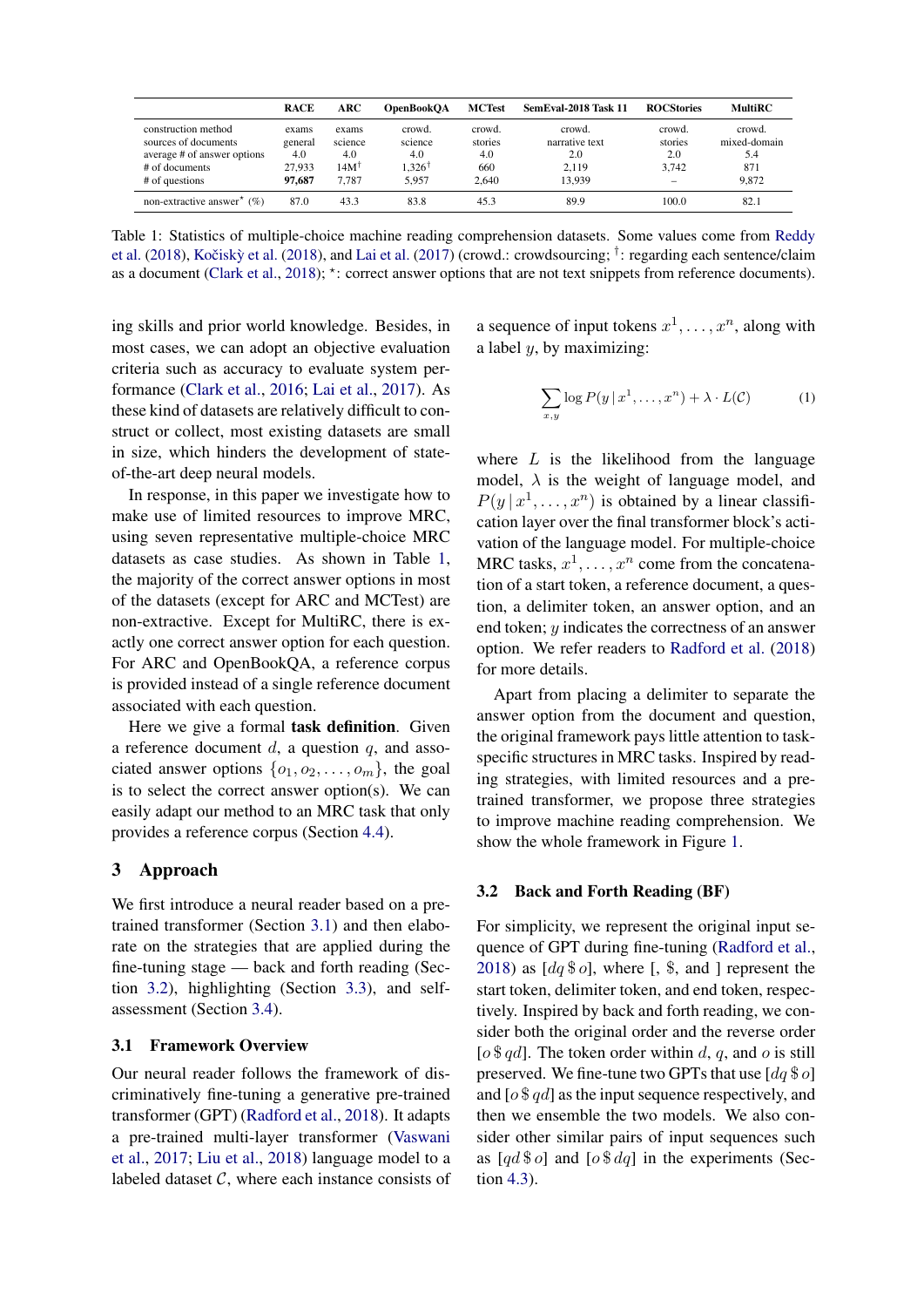<span id="page-3-2"></span>

Figure 1: Framework Overview. Strategy 1, 2, and 3 refer to back and forth reading (BF) (Section [3.2\)](#page-2-1), highlighting (HL) (Section [3.3\)](#page-3-0), and self-assessment (SA) (Section [3.4\)](#page-3-1), respectively.

### <span id="page-3-0"></span>3.3 Highlighting (HL)

In the original implementation [\(Radford et al.,](#page-9-0) [2018\)](#page-9-0), during the fine-tuning stage of GPT, the text embedding of a document is independent of its associated questions and answer options. Inspired by highlights used in human reading, we aim to make the document encoding aware of the associated question-answer option pair  $(q, o_i)$ . We focus on the content words in questions and answer options since they appear to provide more useful information [\(Mirza and Bernardi,](#page-9-16) [2013\)](#page-9-16), and we identify them via their part of speech (POS) tags, one of: noun, verb, adjective, adverb, numeral, or foreign word.

Formally, we let  $T$  be the set of POS tags of the content words. We let  $d$  denote the sequence of the text embedding of document d. We use  $d^j$ to represent the  $j^{th}$  token in d and  $d^{j}$  to denote the text embedding of  $d^j$ . Given d and a  $(q, o_i)$ pair, we define a *highlight embedding* h j  $\frac{J}{i}$  for the  $j$ <sup>th</sup> token in d as:

<span id="page-3-3"></span>
$$
h_i^j = \begin{cases} \ell^+ & \text{if the POS tag of } d^j \text{ belongs to } T, \\ \ell^- & \text{and } d^j \text{ appears in either } q \text{ or } o_i \end{cases}
$$
 (2)

where  $\ell^+$  and  $\ell^-$  are two trainable vectors of the same dimension as  $d^j$ .

Following the above definition, the sequence of the highlight embedding  $h_i = h_i^1, h_i^2, \ldots, h_i^n$ is of the same length as  $d$ . We replace  $d$  with  $d_i = d + h_i$  when we encode a document. More specifically, we use the concatenation of  $b, d_i, q$ ,  $l, o_i$ , and  $e$  as the new input of GPT during fine-tuning (Section [3.1\)](#page-2-0), where  $b, l$ , and  $e$  denote the embedding of the start token, delimiter token, and end token, respectively, and  $q$  and  $q_i$  represent the sequence of the text embedding of  $q$  and  $o_i$ , respectively.

### <span id="page-3-1"></span>3.4 Self-Assessment (SA)

While in previous work [\(Radford et al.,](#page-9-0) [2018\)](#page-9-0), the original GPT is directly fine-tuned on an MRC end task, we instead develop a fine-tuning approach inspired by the self-assessment reading strategy. In particular, we propose a simple method to generate questions and their associated multiple spanbased answer options, which cover the content of multiple sentences from a reference document. By first fine-tuning a pre-trained model on these *practice* instances, we aim to render the resulting finetuned model more aware of the input structure and to integrate information across multiple sentences as may be required to answer a given question.

Concretely, we randomly generate no more than  $n_q$  questions and associated answer options based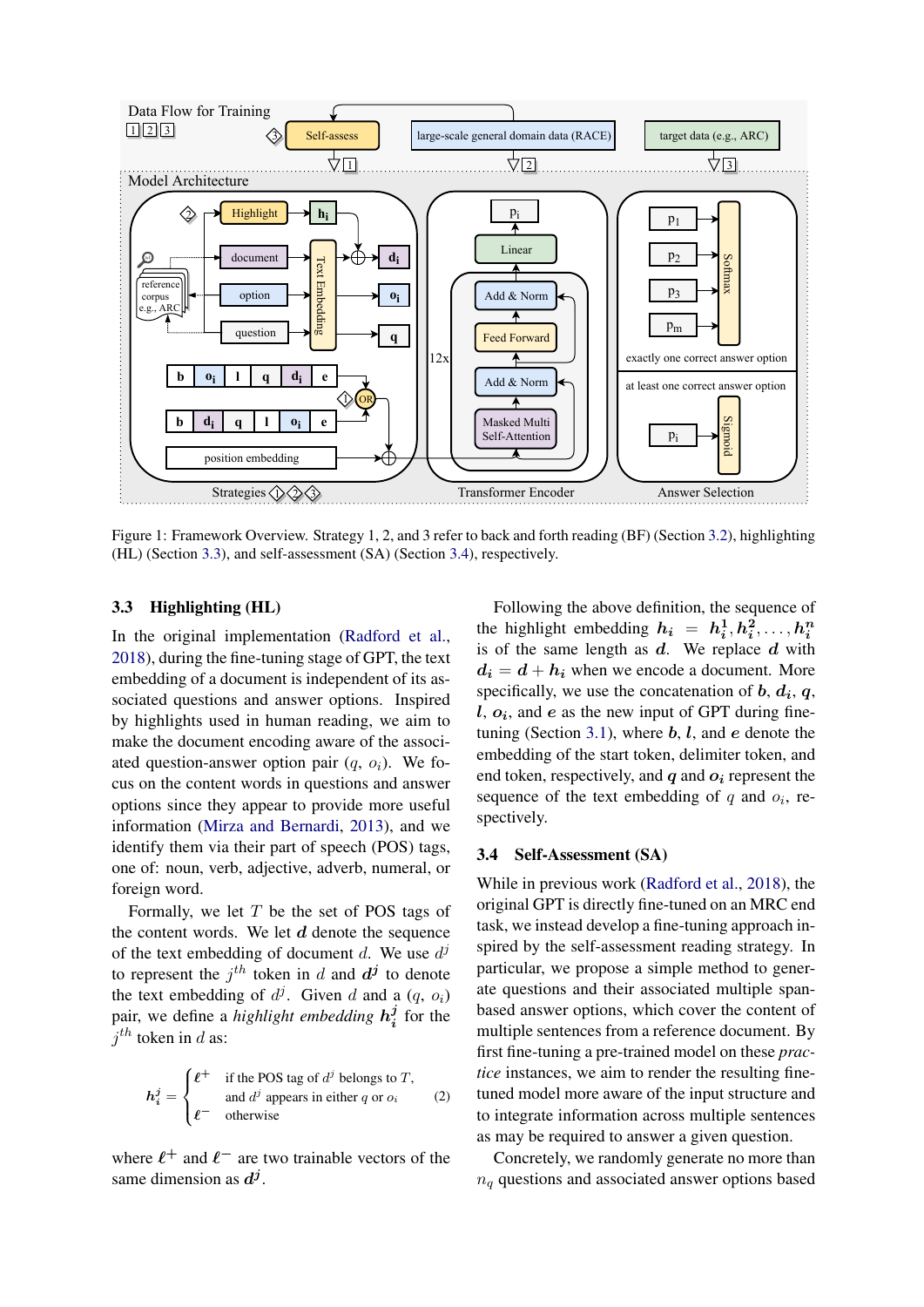on each document from the end task (i.e., RACE in this paper). We describe the steps as follows.

- Input: a reference document from the end task.
- **Output:** a question and four answer options associated with the reference document.
- 1. Randomly pick no more than  $n<sub>s</sub>$  sentences from the document and concatenate these sentences together.
- 2. Randomly pick no more than  $n_c$  nonoverlapping spans from the concatenated sentences. Each span randomly contains no more than  $n_t$  tokens within a single sentence. We concatenate the selected spans to form the correct answer option. We remove the selected spans from the concatenated sentences and use the remaining text as the question.
- 3. Generate three distractors (i.e., wrong answer options) by randomly replacing spans in the correct answer option with randomly picked spans from the document.

where  $n_q$ ,  $n_s$ ,  $n_c$ , and  $n_t$  are used to control the number and difficulty level of the questions.

### 4 Experiment

### 4.1 Experiment Settings

For most of the hyperparameters, we follow the work of [Radford et al.](#page-9-0) [\(2018\)](#page-9-0). We use the same preprocessing procedure and the released pretrained transformer. We generate 119k instances based on the reference documents from the training and development set of RACE [\(Lai et al.,](#page-8-4) [2017\)](#page-8-4), with  $n_q = 10$ ,  $n_s = 3$ ,  $n_c = 4$ , and  $n_t = 4$ (Section [3.4\)](#page-3-1). We first fine-tune the original pretrained model on these automatically generated instances with 1 training epoch (data flow 1 boxed in Figure [1\)](#page-3-2). We then fine-tune the model on a large-scale general domain MRC dataset RACE with 5 training epochs (data flow 2 boxed in Figure [1\)](#page-3-2). Finally, we fine-tune the resulting model on one of the aforementioned six out-of-domain MRC datasets (at max 10 epochs). See data flow 3 boxed in Figure [1.](#page-3-2) When we fine-tune the model on different datasets, we set the batch size to 8, language model weight  $\lambda$  to 2. We ensemble models by averaging logits after the linear layer. For strategy highlighting (Section [3.3\)](#page-3-0), the contentword POS tagset  $T = \{NN, NNP, NNPS, NNS,$ VB, VBD, VBG, VBN, VBP, VBZ, JJ, JJR, JJS,

| RB, RBR, RBS, CD, FW}, and we randomly ini- |  |  |
|---------------------------------------------|--|--|
| tialize $\ell^+$ and $\ell^-$ .             |  |  |

<span id="page-4-1"></span>

| Approach                                     |                                                                                               | #                        | <b>RACE-M RACE-H RACE</b>                                                                                                                                      |
|----------------------------------------------|-----------------------------------------------------------------------------------------------|--------------------------|----------------------------------------------------------------------------------------------------------------------------------------------------------------|
|                                              | MMN (Tang et al., 2019)<br>GPT (Radford et al., 2018)<br>Human performance (Lai et al., 2017) | 9                        | $64.7$   55.5   58.2<br>$62.9$   57.4   59.0<br>85.1   69.4   73.3                                                                                             |
| $GPT^*$                                      |                                                                                               | 2<br>9                   | $60.9$   57.8   58.7<br>$62.6$   58.4   59.6<br>$63.5$   59.3   60.6                                                                                           |
| $GPT^{\star}$<br>$^{+}$<br><b>Strategies</b> | SА<br>HI.<br>BF<br>$SA + HI$ .<br>$SA + HI + BF$<br>$SA + HI + BF$                            | 2<br>$\mathfrak{D}$<br>9 | $63.2$   59.2   60.4<br>$67.4$   61.5   63.2<br>$67.3$   60.7   62.6<br>$69.2 \mid 61.5 \mid 63.8$<br>$70.9 \mid 63.2 \mid 65.4$<br>$72.0 \mid 64.5 \mid 66.7$ |

Table 2: Accuracy  $(\%)$  on the test set of RACE (#: number of (ensemble) models; SA: Self-Assessment; HL: Highlighting; BF: Back and Forth Reading; \*: our implementation).

### <span id="page-4-0"></span>4.2 Evaluation on RACE

In Table [2,](#page-4-1) we first report the accuracy of the state-of-the-art models (MMN and original finetuned GPT) and Amazon Turkers (Human performance). We then report the performance of our implemented fine-tuned GPT baselines and our models (GPT+Strategies). Results are shown on the RACE dataset [\(Lai et al.,](#page-8-4) [2017\)](#page-8-4) and its two subtasks: RACE-M collected from middle school exams and RACE-H collected from high school exams.

Our single and ensemble models outperform previous state-of-the-art (i.e., GPT and GPT  $(9\times)$ ) by a large margin (63.8% vs. 59.0%; 66.7% vs.  $60.6\%$ ). The two single-model strategies – self-assessment and highlighting – improve over the single-model fine-tuned GPT baseline (58.7%) by 1.7% and 4.5%, respectively. Using the back and forth reading strategy, which involves two models, gives a 3.0% improvement in accuracy compared to the ensemble of two original finetuned GPTs (59.6%). Strategy combination further boosts the performance. By combining selfassessment and highlighting, our single model achieves a 5.1% improvement in accuracy over the fine-tuned GPT baseline  $(63.8\% \text{ vs. } 58.7\%).$  We apply all the strategies by ensembling two such single models that read an input sequence in either the original or the reverse order, leading to a 5.8% improvement in accuracy over the ensemble of two original fine-tuned GPTs (65.4% vs. 59.6%).

To further analyze performance, we roughly divide the question types into five categories: de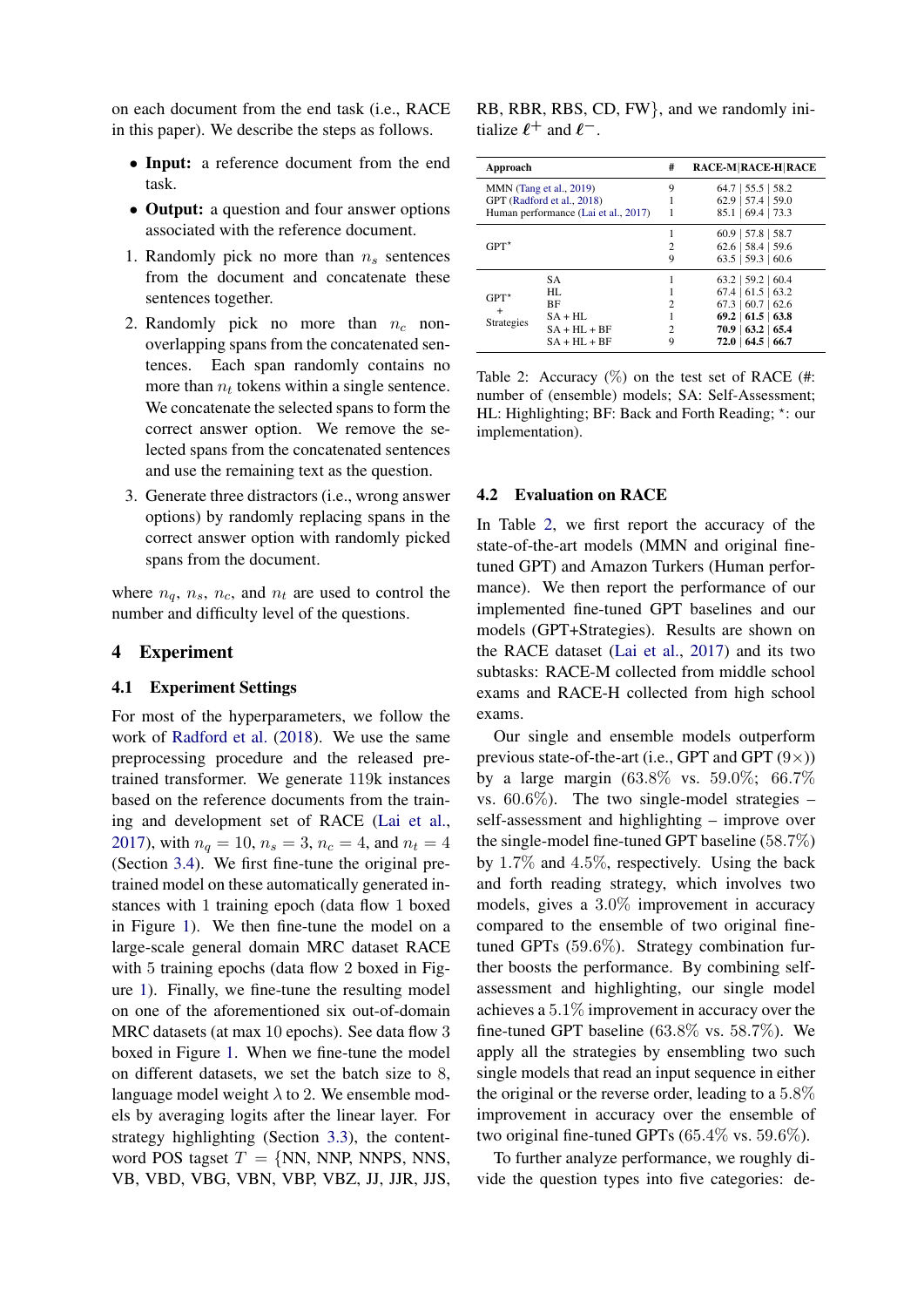tail (*facts and details*), inference (*reasoning ability*), main (*main idea or purpose of a document*), attitude (*author's attitude toward a topic or tone/source of a document*), and vocabulary (*vocabulary questions*) [\(Qian and Schedl,](#page-9-17) [2004;](#page-9-17) [Lai et al.,](#page-8-4) [2017\)](#page-8-4) and annotate all the instances of the RACE development set. As shown in Figure [2,](#page-5-1) compared to the fine-tuned GPT baseline, our single-model strategies (SA and HL) consistently improve the results across all categories. Compared to other strategies, highlighting is likely to lead to bigger gains for most question types.

<span id="page-5-1"></span>

Figure 2: Performance on different question types.

Compared to human performance, there is still a considerable room for improvements, especially on RACE-M. We take a close look at the instances from the RACE-M development set that all our implementations fail to answer correctly. We notice that 82.0% of them require one or multiple types of world knowledge (e.g., negation resolution, commonsense, paraphrase, and mathematical/logic knowledge [\(Sugawara et al.,](#page-10-6) [2017b,](#page-10-6)[a,](#page-10-7) [2018\)](#page-9-18)), especially when correct answer options are not explicitly mentioned in the reference document. For example, we need the knowledge *the type of thing that is written by a writer can probably be a book* — to answer the question *"follow your heart is a*  $\blacksquare$ " from the context "Follow *your heart by Andrew Matthews, an Australian writer, tells us that making our dreams real is life's biggest challenge"*. Besides, 19.7% of these failed instances require coreference resolution. It might be promising to leverage coreference resolvers to connect nonadjacent relevant sentences.

### <span id="page-5-0"></span>4.3 Further Discussions on Strategies

Besides the strategies introduced in Section [3,](#page-2-3) we also explore other reading strategies such as SUM-MARIZATION (*"I take an overall view of the text to see what it is about before carefully reading it."*) by appending an extractive summary [\(Boudin](#page-8-13) [et al.,](#page-8-13) [2015\)](#page-8-13) before each reference document, which is shown less effective for machine reading comprehension in our experiments compared to the strategies we focus on. In this section, we further discuss the three strategies.

Back and Forth Reading We notice that the input order difference between two ensemble models is likely to yield performance gains. Besides ensembling two models that use input sequence [ $dq \$ ] and [ $o \$ gd] respectively, we also investigate other reverse or almost reverse pairs. For example, we can achieve better results by ensembling  $\lceil qd \, \$o\rceil$  and  $\lceil o \, \$\,dq\rceil$  (61.0%) or  $\lceil qd \, \$\,o\rceil$  and  $\lceil \theta \cdot \mathcal{F} q d \rceil$  (61.7%), compared to the ensemble of two original fine-tuned GPTs (both of them use [ $d $ qo$ ]) on the RACE dataset (59.6% in Table [2\)](#page-4-1).

Highlighting We try two variants to define highlight embeddings (Equation [2](#page-3-3) in Section [3.3\)](#page-3-0) by considering the content of questions only or answer options only. Experiments show that using partial information yields a decrease in accuracy (60.6% and 61.0%, respectively) compared to 63.2% (Table [2\)](#page-4-1), achieved by considering the content words in a question and its answer options. We attempt to also highlight the coreferential mentions of the content words, which does not lead to further gains, though.

Self-Assessment We explore alternative approaches to generate questions. For example, we use the Wikipedia articles from SQuAD [\(Ra](#page-9-1)[jpurkar et al.,](#page-9-1) [2016\)](#page-9-1) instead of the general domain documents from the end task RACE. We generate the same number of questions as the number of questions we generate using RACE following the same steps mentioned in Section [3.4.](#page-3-1) Experiments show that this method also improves the accuracy of the fine-tuned GPT baseline (59.7% vs. 58.7%). As self-assessment can be somehow regarded as a data augmentation method, we investigate other unsupervised question generation methods such as sentence shuffling and paraphrasing via back-translation [\(Ding and Zhou,](#page-8-14) [2018;](#page-8-14) [Yu](#page-10-8) [et al.,](#page-10-8) [2018\)](#page-10-8). Our experiments demonstrate that neither of them results in performance improvements on the RACE dataset.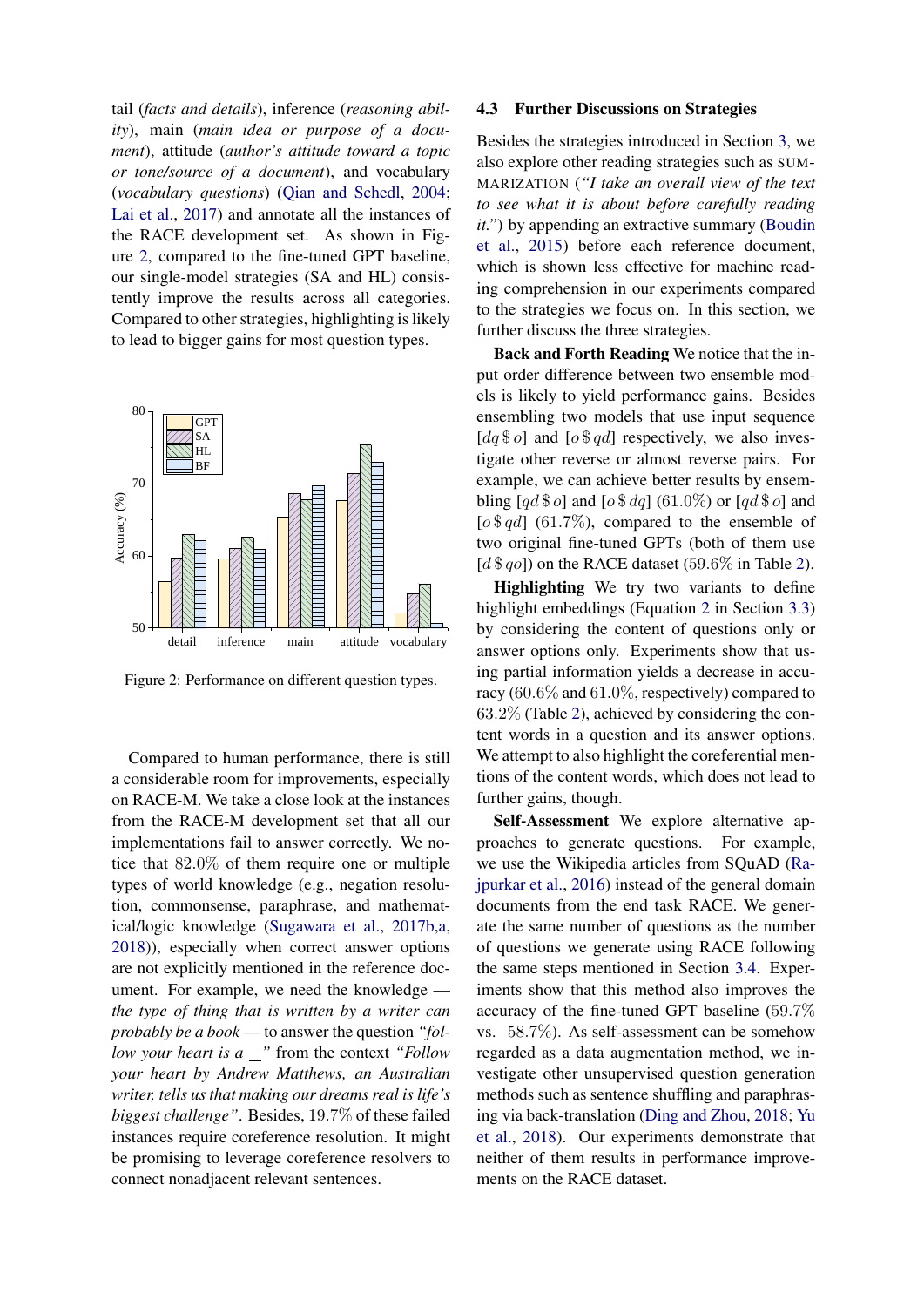<span id="page-6-1"></span>

| Task              | Metric              | <b>Previous STOA</b>   |      | <b>GPT</b> | GPT $(2\times)$ | <b>GPT+Strategies</b> | GPT+Strategies $(2\times)$ |
|-------------------|---------------------|------------------------|------|------------|-----------------|-----------------------|----------------------------|
| ARC-Easy          | Acc.                | Clark et al. $(2018)$  | 62.6 | 57.0       | 57.1            | 66.6                  | 68.9                       |
| ARC-Challenge     | Acc.                | Ni et al. (2018)       | 36.6 | 38.2       | 38.4            | 40.7                  | 42.3                       |
| OpenBookOA        | Acc.                | Mihaylov et al. (2018) | 50.2 | 52.0       | 52.8            | 55.2                  | 55.8                       |
| MCTest-MC160      | Acc.                | Chung et al. $(2018)$  | 76.4 | 65.4       | 65.8            | 80.0                  | 81.7                       |
| MCTest-MC500      | Acc.                | Chung et al. $(2018)$  | 72.3 | 61.5       | 61.0            | 78.7                  | 82.0                       |
| SemEval           | Acc.                | Chen et al. (2018)     | 84.1 | 88.0       | 88.6            | 88.8                  | 89.5                       |
| <b>ROCStories</b> | Acc.                | Radford et al. (2018)  | 86.5 | 87.1       | 87.5            | 88.0                  | 88.3                       |
|                   | $F1_m$              | Khashabi et al. (2018) | 66.5 | 69.3       | 70.3            | 71.5                  | 73.1                       |
| <b>MultiRC</b>    | $F1_a$              | Khashabi et al. (2018) | 63.2 | 67.2       | 67.7            | 69.2                  | 70.5                       |
|                   | $Acc.$ <sup>†</sup> | Khashabi et al. (2018) | 11.8 | 15.2       | 16.5            | 22.6                  | 21.8                       |
| Average           | Acc.                |                        | 60.1 | 58.1       | 58.5            | 65.1                  | 66.3                       |

Table 3: Performance (%) on the test sets of ARC, OpenBookQA, MCTest, SemEval-2018 Task 11, and ROCStories and the development set of MultiRC (Acc.: Accuracy;  $F1_m$ : macro-average F1;  $F1_a$ : micro-average F1;  $^{\dagger}$ : using the joint exact match accuracy (i.e.,  $EM_0$  reported by the official evaluation [\(Khashabi et al.,](#page-8-2) [2018\)](#page-8-2))). RACE is used as the source task for all our implementations.

<span id="page-6-2"></span>

| Approach                   | ARC<br>Easy   Challenge<br>Acc. | OpenBookOA<br>Acc. | <b>MCTest</b><br>MC160   MC500<br>Acc. | <b>SemEval</b><br>$\overline{\phantom{a}}$<br>Acc. | <b>ROCStories</b><br>Acc. | <b>MultiRC</b><br>$Fl_m$   $Fl_n$  <br>Acc. | Average<br>Acc. |
|----------------------------|---------------------------------|--------------------|----------------------------------------|----------------------------------------------------|---------------------------|---------------------------------------------|-----------------|
| GPT                        | $54.0$   30.3                   | 50.0               | $58.8$   $52.0$                        | 87.3                                               | 86.7                      | 69.3   66.2   11.9                          | 53.9            |
| GPT $(2\times)$            | 53.9 30.7                       | 50.0               | $60.0$   54.0                          | 88.0                                               | 87.0                      | $66.5$   13.1<br>69.3                       | 54.6            |
| GPT+Strategies             | $61.9$   35.0                   | 54.2               | $67.5 \pm 64.7$                        | 87.6                                               | 87.4                      | 68.8<br>$67.4$   16.2                       | 59.3            |
| GPT+Strategies $(2\times)$ | $63.1$   35.4                   | 55.0               | $70.8$   64.8                          | 88.1                                               | 88.1                      | 69.7   67.9   16.9                          | 60.3            |

Table 4: Performance (%) on the test sets of ARC, OpenBookQA, MCTest, SemEval-2018 Task 11, and ROC-Stories and the development set of MultiRC using the target data only (i.e., without the data flow 1 and 2 boxed in Figure [1\)](#page-3-2) (Acc.: Accuracy; F1<sub>m</sub>: macro-average F1; F1<sub>a</sub>: micro-average F1; <sup>†</sup>: using the joint exact match accuracy (i.e.,  $EM_0$  reported by the official evaluation [\(Khashabi et al.,](#page-8-2) [2018\)](#page-8-2))).

# <span id="page-6-0"></span>4.4 Adaptation to Other Non-Extractive Machine Reading Comprehension Tasks

We follow the philosophy of transferring the knowledge from a high-performing model pretrained on a large-scale supervised data of a source task to a target task, in which only a small amount of training data is available [\(Chung et al.,](#page-8-15) [2018\)](#page-8-15). RACE has been used to pre-train a model for other MRC tasks as it contains the largest number of general domain non-extractive questions (Table [1\)](#page-2-2) [\(Ostermann et al.,](#page-9-3) [2018;](#page-9-3) [Wang et al.,](#page-10-9) [2018a\)](#page-10-9). In our experiment, we also treat RACE as the source task and regard six representative non-extractive multiple-choice MRC datasets from multiple domains as the target tasks.

We require some task-specific modifications considering the different structures of these datasets. In ARC and OpenBookQA, there is no reference document associated with each question. Instead, a reference corpus is provided, which consists of unordered science-related sentences relevant to questions. We therefore first use Lucene [\(McCandless et al.,](#page-9-20) [2010\)](#page-9-20) to retrieve the top 50 sentences by using the non-stop words in a question and one of its answer options as a query. The retrieved sentences are used to form the reference document for each answer option. In MultiRC, a question could have more than one correct answer option. Therefore, we use a sigmoid function instead of softmax at the final layer (Figure [1\)](#page-3-2) and regard the task as a binary (i.e., correct or incorrect) classification problem over each (document, question, answer option) instance. When we adapt our method to the non-conventional MRC dataset ROCStories, which aims at choosing the correct ending to a four-sentence incomplete story from two answer options [\(Mostafazadeh et al.,](#page-9-9) [2016\)](#page-9-9), we leave the question context empty as no explicit questions are provided. Since the test set of MultiRC is not publicly available, we report the performance of the model that achieves the highest micro-average F1  $(Fl<sub>a</sub>)$  on the development set. For other tasks, we select the model that achieves the highest accuracy on the development set and report the accuracy on the test set.

We first fine-tune GPT using our proposed three strategies on RACE and further fine-tune the resulting model on one of the six target tasks (see Table [3\)](#page-6-1). During the latter fine-tuning stage, besides the *highlighting* embeddings inherited from the previous fine-tuning stage, we also apply the strategy *back and forth reading*, and we do not consider *self-assessment* since the model has already benefited from the high-quality RACE in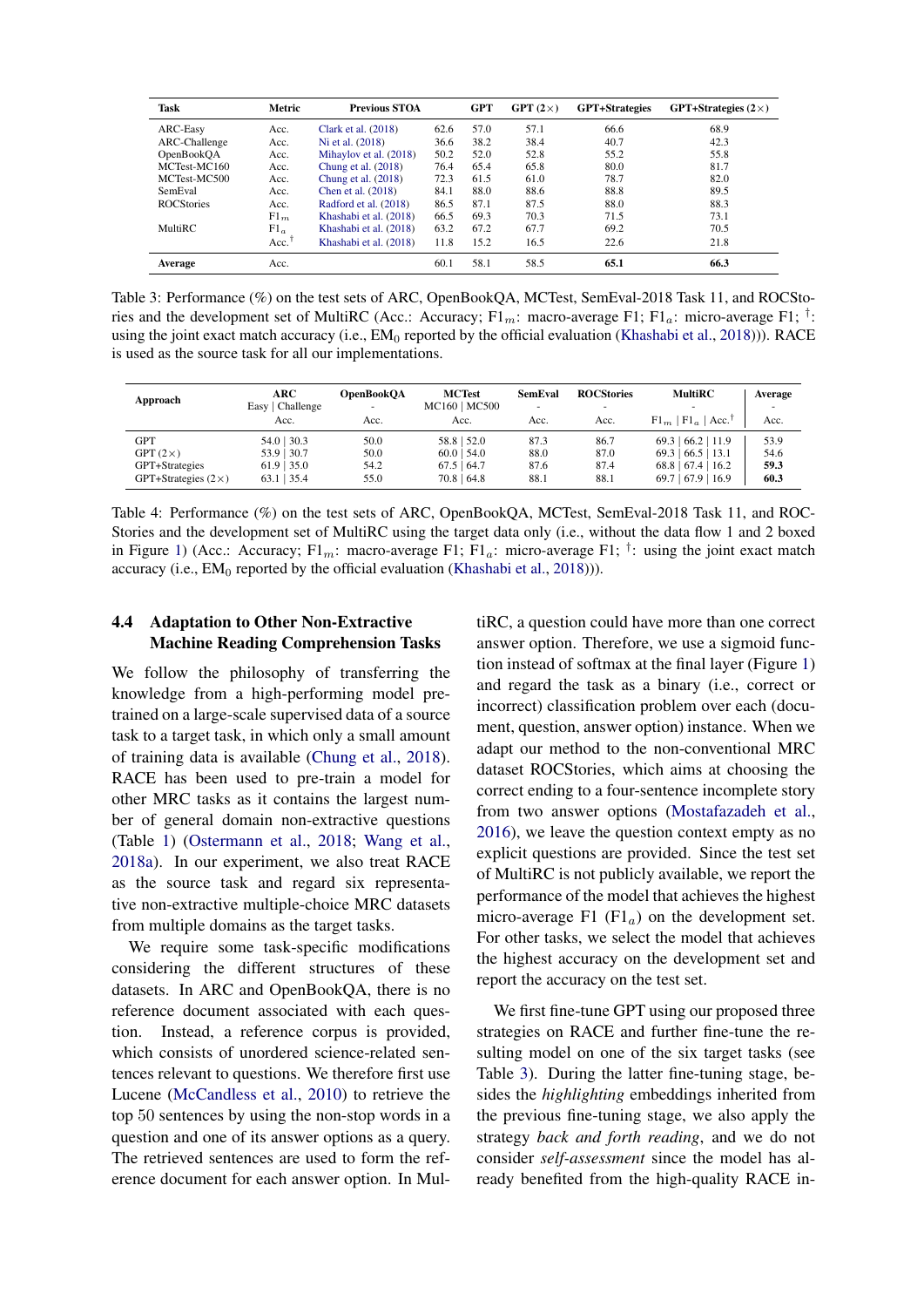stances during the first fine-tuning stage. We compare with the baselines that are first fine-tuned on RACE and then fine-tuned on a target task without the use of strategies, which already outperform previous state-of-the-art (SOTA) on four out of six datasets (OpenBookQA, SemEval-2018 Task 11, ROCStories, and MultiRC). By using the strategies, we obtain a 7.8% absolute improvement in average accuracy over the ensemble baseline (58.5%) and a 6.2% absolute improvement over previous SOTA (60.1%).

To further investigate the contribution of the strategies, we directly fine-tune GPT on a target task without using the labeled data in RACE (i.e., we only keep data flow 3 in Figure [1\)](#page-3-2). Compared to the baseline that is fine-tuned without using strategies (54.6%), we obtain a 10.4% relative improvement in average accuracy (60.3%) and especially large improvements on datasets ARC, Open-BookQA, and MCTest (Table [4\)](#page-6-2).

## 5 Related Work

# 5.1 Methods for Multiple-Choice Machine Reading Comprehension

We primarily discuss methods applied to largescale datasets such as RACE [\(Lai et al.,](#page-8-4) [2017\)](#page-8-4). Researchers develop a variety of methods with attention mechanisms [\(Chen et al.,](#page-8-17) [2016;](#page-8-17) [Dhingra](#page-8-18) [et al.,](#page-8-18) [2017;](#page-8-18) [Xu et al.,](#page-10-10) [2018;](#page-10-10) [Tay et al.,](#page-10-11) [2018;](#page-10-11) [Tang](#page-10-5) [et al.,](#page-10-5) [2019\)](#page-10-5) for improvement such as adding an elimination module [\(Parikh et al.,](#page-9-21) [2018\)](#page-9-21) or applying hierarchical attention strategies [\(Zhu et al.,](#page-10-12) [2018;](#page-10-12) [Wang et al.,](#page-10-13) [2018b\)](#page-10-13). These methods seldom take the rich external knowledge (other than pretrained word embeddings) into considerations. Instead, we investigate different strategies based on an existing pre-trained transformer [\(Radford et al.,](#page-9-0) [2018\)](#page-9-0) (Section [3.1\)](#page-2-0), which leverages rich linguistic knowledge from external corpora and achieves state-of-the-art performance on a wide range of natural language processing tasks including machine reading comprehension.

# 5.2 Transfer Learning for Machine Reading Comprehension and Question Answering

Transfer learning techniques have been successfully applied to machine reading comprehension [\(Golub et al.,](#page-8-19) [2017;](#page-8-19) [Chung et al.,](#page-8-15) [2018\)](#page-8-15) and question answering [\(Min et al.,](#page-9-22) [2017;](#page-9-22) [Wiese et al.,](#page-10-14) [2017\)](#page-10-14). Compared to previous work, we simply fine-tune our model on the source data and then

further fine-tune the entire model on the target data. The investigation of methods such as adding additional parameters or an L2 loss and fine-tuning only part of the parameters is beyond the scope of this work.

# 5.3 Data Augmentation for Machine Reading Comprehension Without Using External **Datasets**

Previous methods augment the training data for extractive machine reading comprehension and question answering by randomly reordering words or shuffling sentences [\(Ding and Zhou,](#page-8-14) [2018;](#page-8-14) [Li](#page-9-23) [and Zhou,](#page-9-23) [2018\)](#page-9-23) or generating questions through paraphrasing [\(Yang et al.,](#page-10-1) [2017;](#page-10-1) [Yuan et al.,](#page-10-15) [2017\)](#page-10-15), which require a large amount of training data or limited by the number of training instances [\(Yu](#page-10-8) [et al.,](#page-10-8) [2018\)](#page-10-8). In comparison, our problem (i.e., question and answer options) generation method does not rely on any existing questions in the training set, and the generated questions can involve the content of multiple sentences in a reference document.

# 6 Conclusions

Inspired by previous research on reading strategies for improved comprehension levels of human readers, we propose three strategies (i.e., back and forth reading, highlighting, and self-assessment), aiming at improving machine reading comprehension using limited resources: a pre-trained language model and a limited number of training instances. By applying the proposed three strategies, we obtain a 5.8% absolute improvement in accuracy over the state-of-the-art performance on the RACE dataset. By fine-tuning the resulting model on a new target task, we achieve new state-ofthe-art results on six representative non-extractive MRC datasets from multiple domains that require a diverse range of reading skills. These results consistently indicate the effectiveness of our proposed strategies and the general applicability of our fine-tuned model that incorporates these strategies.

### Acknowledgments

We would like to thank the anonymous reviewers for their constructive suggestions. We thank Hai Wang, Chengzhu Yu, and Chao Weng for their useful discussions. We especially thank Chao for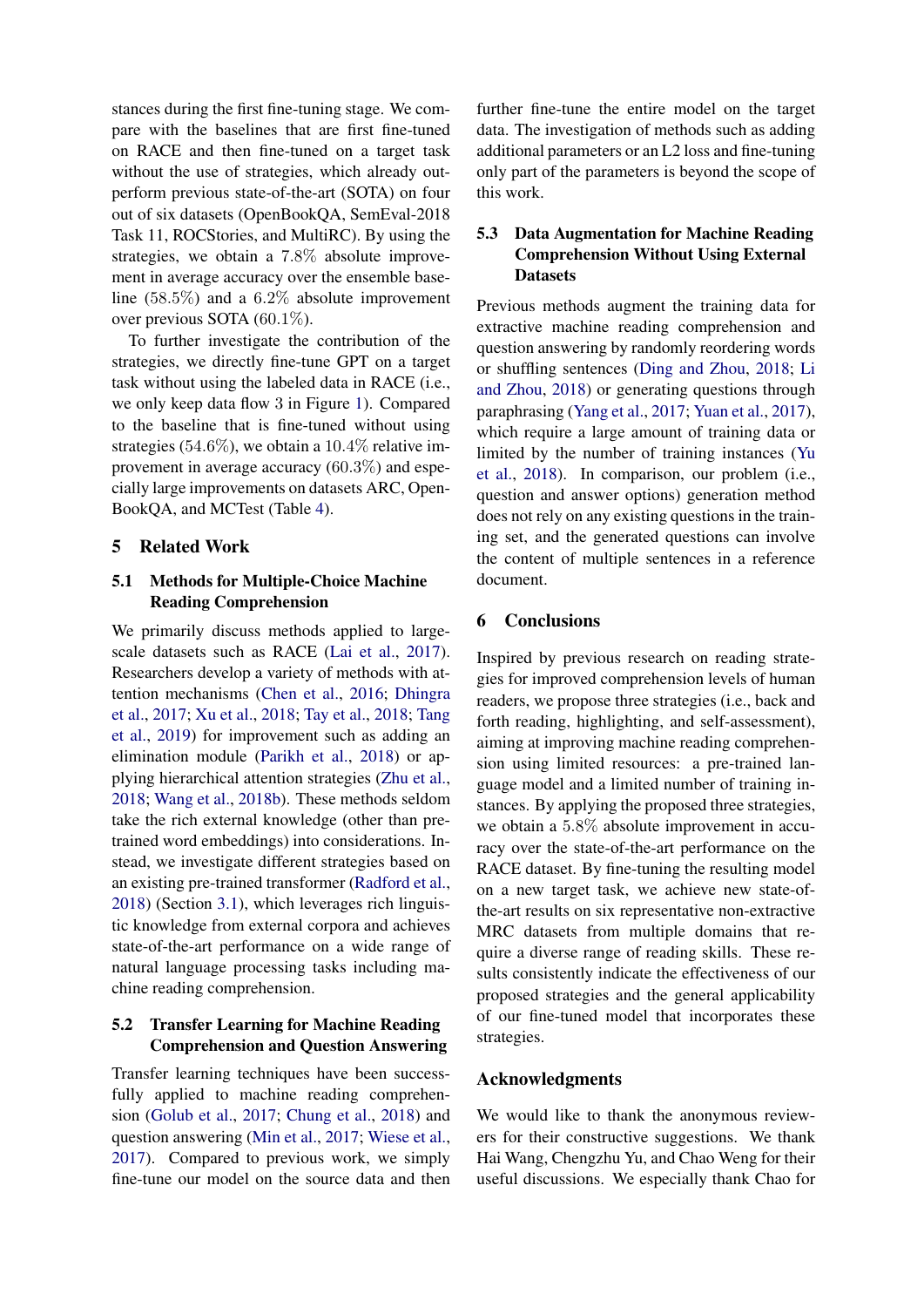helping us speed up the release of the preprint<sup>[1](#page-8-20)</sup> with technical supports. We thank Rishi Bommasani for proofreading the paper and Saku Sugawara for sharing annotations with us.

### References

- <span id="page-8-10"></span>Ondrej Bajgar, Rudolf Kadlec, and Jan Kleindienst. 2016. [Embracing data abundance: Book](https://arxiv.org/abs/1610.00956v1)[test dataset for reading comprehension.](https://arxiv.org/abs/1610.00956v1) *CoRR*, cs.CL/1610.00956v1.
- <span id="page-8-13"></span>Florian Boudin, Hugo Mougard, and Benoit Favre. 2015. [Concept-based summarization using inte](http://www.aclweb.org/anthology/D15-1220)[ger linear programming: From concept pruning to](http://www.aclweb.org/anthology/D15-1220) [multiple optimal solutions.](http://www.aclweb.org/anthology/D15-1220) In *Proceedings of the EMNLP*, pages 17–21, Lisbon, Portugal.
- <span id="page-8-17"></span>Danqi Chen, Jason Bolton, and Christopher D Man-<br>ning. 2016. A thorough examination of the [A thorough examination of the](http://www.aclweb.org/anthology/P16-1223) [CNN/Daily Mail reading comprehension task.](http://www.aclweb.org/anthology/P16-1223) In *Proceedings of the ACL*, pages 2358–2367, Berlin, Germany.
- <span id="page-8-9"></span>Yu-Hsin Chen and Jinho D Choi. 2016. [Character](http://www.aclweb.org/anthology/W16-3612) [identification on multiparty conversation: Identify](http://www.aclweb.org/anthology/W16-3612)[ing mentions of characters in TV shows.](http://www.aclweb.org/anthology/W16-3612) In *Proceedings of the SIGDial*, pages 90–100, Los Angeles, CA.
- <span id="page-8-16"></span>Zhipeng Chen, Yiming Cui, Wentao Ma, Shijin Wang, Ting Liu, and Guoping Hu. 2018. [HFL-RC sys](https://arxiv.org/abs/1803.05655v1)[tem at SemEval-2018 Task 11: Hybrid multi-aspects](https://arxiv.org/abs/1803.05655v1) [model for commonsense reading comprehension.](https://arxiv.org/abs/1803.05655v1) *CoRR*, cs.CL/1803.05655v1.
- <span id="page-8-0"></span>Eunsol Choi, He He, Mohit Iyyer, Mark Yatskar, Wentau Yih, Yejin Choi, Percy Liang, and Luke Zettlemoyer. 2018. [QuAC: Question answering in con](http://www.aclweb.org/anthology/D18-1241)[text.](http://www.aclweb.org/anthology/D18-1241) In *Proceedings of the EMNLP*, pages 2174– 2184, Brussels, Belgium.
- <span id="page-8-15"></span>Yu-An Chung, Hung-yi Lee, and James Glass. 2018. [Supervised and unsupervised transfer learning for](http://www.aclweb.org/anthology/N18-1143) [question answering.](http://www.aclweb.org/anthology/N18-1143) In *Proceedings of the NAACL-HLT*, pages 1585–1594, New Orlean, LA.
- <span id="page-8-3"></span>Peter Clark, Isaac Cowhey, Oren Etzioni, Tushar Khot, Ashish Sabharwal, Carissa Schoenick, and Oyvind Tafjord. 2018. [Think you have solved question](https://arxiv.org/abs/1803.05457v1) [answering? try arc, the ai2 reasoning challenge.](https://arxiv.org/abs/1803.05457v1) *CoRR*, cs.CL/1803.05457v1.
- <span id="page-8-6"></span>Peter Clark, Oren Etzioni, Tushar Khot, Ashish Sabharwal, Oyvind Tafjord, Peter D Turney, and Daniel Khashabi. 2016. [Combining retrieval, statistics,](http://www.aaai.org/ocs/index.php/AAAI/AAAI16/paper/download/11963/11990) [and inference to answer elementary science ques](http://www.aaai.org/ocs/index.php/AAAI/AAAI16/paper/download/11963/11990)[tions.](http://www.aaai.org/ocs/index.php/AAAI/AAAI16/paper/download/11963/11990) In *Proceedings of the AAAI*, pages 2580– 2586, Phoenix, AZ.
- <span id="page-8-5"></span>Jacob Devlin, Ming-Wei Chang, Kenton Lee, and Kristina Toutanova. 2018. [BERT: Pre-training of](https://arxiv.org/abs/1810.04805v1) [deep bidirectional transformers for language under](https://arxiv.org/abs/1810.04805v1)[standing.](https://arxiv.org/abs/1810.04805v1) In *Proceedings of the NAACL-HLT*, Minneapolis, MN.
- <span id="page-8-18"></span>Bhuwan Dhingra, Hanxiao Liu, Zhilin Yang, William Cohen, and Ruslan Salakhutdinov. 2017. [Gated](http://www.aclweb.org/anthology/P17-1168)[attention readers for text comprehension.](http://www.aclweb.org/anthology/P17-1168) In *Proceedings of the ACL*, pages 1832–1846, Vancouver, Canada.
- <span id="page-8-14"></span>Peng Ding and Xiaobing Zhou. 2018. [Ynu deep at](http://aclweb.org/anthology/S18-1189) [semeval-2018 task 12: A bilstm model with neu](http://aclweb.org/anthology/S18-1189)[ral attention for argument reasoning comprehension.](http://aclweb.org/anthology/S18-1189) In *Proceedings of The SemEval*, pages 1120–1123, New Orleans, LA.
- <span id="page-8-12"></span>Matthew Dunn, Levent Sagun, Mike Higgins, V Ugur Guney, Volkan Cirik, and Kyunghyun Cho. 2017. [Searchqa: A new Q&A dataset aug](https://arxiv.org/abs/1704.05179v3)[mented with context from a search engine.](https://arxiv.org/abs/1704.05179v3) *CoRR*, cs.CL/1704.05179v3.
- <span id="page-8-19"></span>David Golub, Po-Sen Huang, Xiaodong He, and Li Deng. 2017. [Two-stage synthesis networks for](https://arxiv.org/abs/1706.09789v3) [transfer learning in machine comprehension.](https://arxiv.org/abs/1706.09789v3) *CoRR*, cs.CL/1706.09789v3.
- <span id="page-8-7"></span>Karl Moritz Hermann, Tomas Kocisky, Edward Grefenstette, Lasse Espeholt, Will Kay, Mustafa Suleyman, and Phil Blunsom. 2015. [Teaching ma](https://papers.nips.cc/paper/5945-teaching-machines-to-read-and-comprehend.pdf)[chines to read and comprehend.](https://papers.nips.cc/paper/5945-teaching-machines-to-read-and-comprehend.pdf) In *Proceedings of the NIPS*, pages 1693–1701, Montreal, Canada.
- <span id="page-8-8"></span>Felix Hill, Antoine Bordes, Sumit Chopra, and Jason Weston. 2016. [The goldilocks principle: Reading](https://research.fb.com/wp-content/uploads/2016/11/the_goldilocks_principle_reading_children_s_books_with_explicit_memory_representations.pdf) [children's books with explicit memory representa](https://research.fb.com/wp-content/uploads/2016/11/the_goldilocks_principle_reading_children_s_books_with_explicit_memory_representations.pdf)[tions.](https://research.fb.com/wp-content/uploads/2016/11/the_goldilocks_principle_reading_children_s_books_with_explicit_memory_representations.pdf) In *Proceedings of the ICLR*, Caribe Hilton, Puerto Rico.
- <span id="page-8-11"></span>Mandar Joshi, Eunsol Choi, Daniel S. Weld, and Luke Zettlemoyer. 2017. [TriviaQA: A large scale dis](http://arxiv.org/abs/1705.03551v2)[tantly supervised challenge dataset for reading com](http://arxiv.org/abs/1705.03551v2)[prehension.](http://arxiv.org/abs/1705.03551v2) *CoRR*, cs.CL/1705.03551v2.
- <span id="page-8-2"></span>Daniel Khashabi, Snigdha Chaturvedi, Michael Roth, Shyam Upadhyay, and Dan Roth. 2018. [Looking](http://www.aclweb.org/anthology/N18-1023) [beyond the surface: A challenge set for reading com](http://www.aclweb.org/anthology/N18-1023)[prehension over multiple sentences.](http://www.aclweb.org/anthology/N18-1023) In *Proceedings of the NAACL-HLT*, pages 252–262, New Orleans, LA.
- <span id="page-8-1"></span>Tomáš Kočiskỳ, Jonathan Schwarz, Phil Blunsom, Chris Dyer, Karl Moritz Hermann, Gaabor Melis, ´ and Edward Grefenstette. 2018. [The narrativeqa](https://www.mitpressjournals.org/doi/abs/10.1162/tacl_a_00023) [reading comprehension challenge.](https://www.mitpressjournals.org/doi/abs/10.1162/tacl_a_00023) *Transactions of the Association of Computational Linguistics*, 6:317–328.
- <span id="page-8-4"></span>Guokun Lai, Qizhe Xie, Hanxiao Liu, Yiming Yang, and Eduard Hovy. 2017. [RACE: Large-scale read](http://www.aclweb.org/anthology/D17-1082)[ing comprehension dataset from examinations.](http://www.aclweb.org/anthology/D17-1082) In *Proceedings of the EMNLP*, pages 785–794, Copenhagen, Denmark.

<span id="page-8-20"></span><sup>1</sup><https://arxiv.org/abs/1810.13441v1>.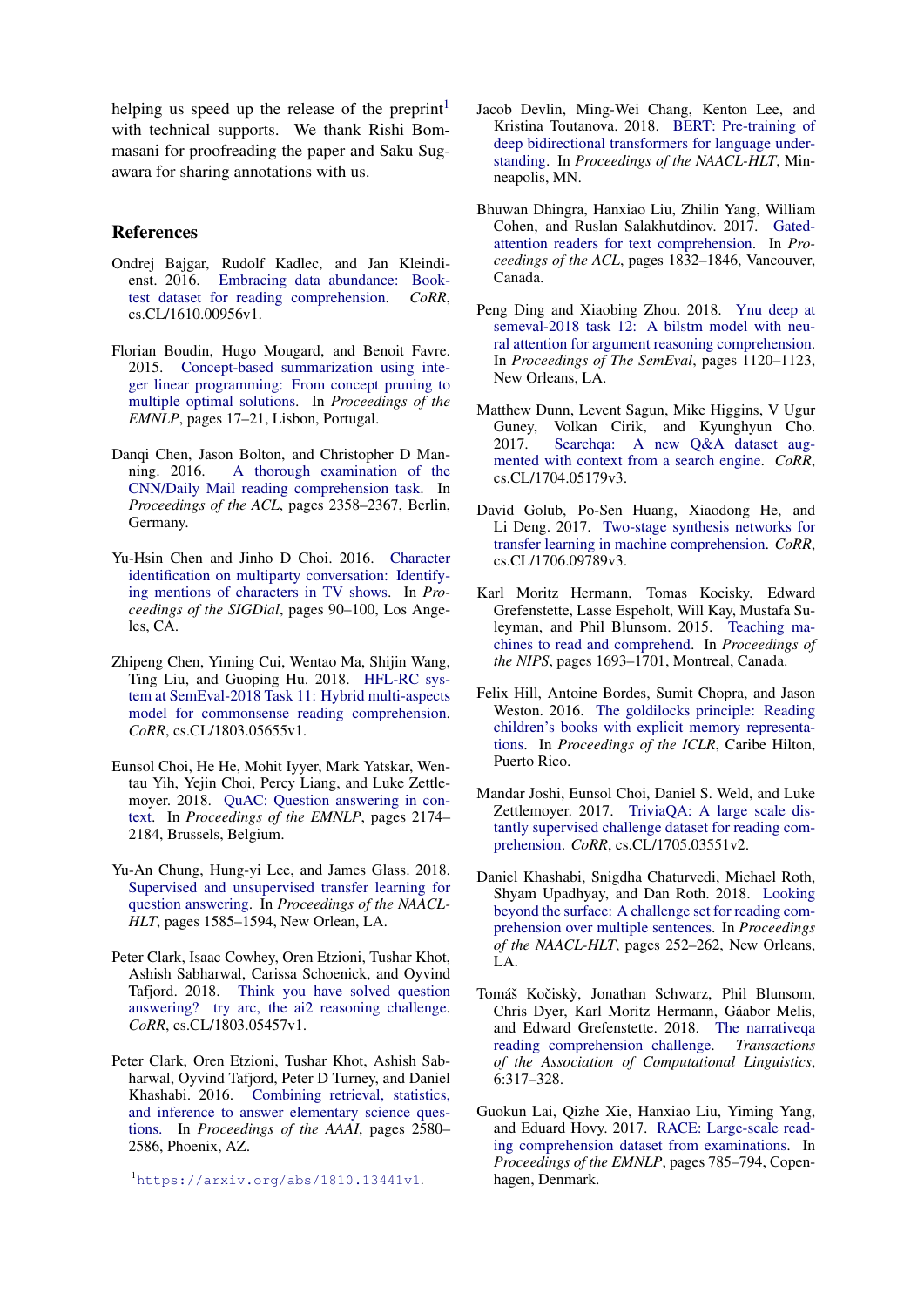- <span id="page-9-23"></span>Yongbin Li and Xiaobing Zhou. 2018. [Lyb3b at](http://aclweb.org/anthology/S18-1180) [semeval-2018 task 11: Machine comprehension task](http://aclweb.org/anthology/S18-1180) [using deep learning models.](http://aclweb.org/anthology/S18-1180) In *Proceedings of the SemEval*, pages 1073–1077, New Orleans, LA.
- <span id="page-9-15"></span>Peter J Liu, Mohammad Saleh, Etienne Pot, Ben Goodrich, Ryan Sepassi, Lukasz Kaiser, and Noam Shazeer. 2018. [Generating Wikipedia by summa](https://arxiv.org/abs/1801.10198v1)[rizing long sequences.](https://arxiv.org/abs/1801.10198v1) In *Proceedings of the ICLR*, Vancouver, Canada.
- <span id="page-9-12"></span>Kaixin Ma, Tomasz Jurczyk, and Jinho D Choi. 2018. [Challenging reading comprehension on daily con](http://www.aclweb.org/anthology/N18-1185)[versation: Passage completion on multiparty dialog.](http://www.aclweb.org/anthology/N18-1185) In *Proceedings of the NAACL-HLT*, pages 2039– 2048, New Orleans, LA.
- <span id="page-9-20"></span>Michael McCandless, Erik Hatcher, and Otis Gospodnetic. 2010. *[Lucene in Action, Second Edition: Cov](https://dl.acm.org/citation.cfm?id=1893016)[ers Apache Lucene 3.0](https://dl.acm.org/citation.cfm?id=1893016)*. Manning Publications Co., Greenwich, CT.
- <span id="page-9-6"></span>Danielle S McNamara, Irwin B Levinstein, and Chutima Boonthum. 2004. [iSTART: Interactive](https://link.springer.com/article/10.3758/BF03195567) [strategy training for active reading and thinking.](https://link.springer.com/article/10.3758/BF03195567) *Behavior Research Methods, Instruments, & Computers*, 36(2):222–233.
- <span id="page-9-7"></span>Todor Mihaylov, Peter Clark, Tushar Khot, and Ashish Sabharwal. 2018. [Can a suit of armor conduct](http://www.aclweb.org/anthology/D18-1260) [electricity? a new dataset for open book question](http://www.aclweb.org/anthology/D18-1260) [answering.](http://www.aclweb.org/anthology/D18-1260) In *Proceedings of the EMNLP*, pages 2381–2391, Brussels, Belgium.
- <span id="page-9-22"></span>Sewon Min, Minjoon Seo, and Hannaneh Hajishirzi. 2017. [Question answering through transfer learning](http://www.aclweb.org/anthology/P17-2081) [from large fine-grained supervision data.](http://www.aclweb.org/anthology/P17-2081) In *Proceedings of the ACL*, pages 510–517, Vancouver, Canada.
- <span id="page-9-16"></span>Paramita Mirza and Raffaella Bernardi. 2013. [Ccg cat](http://www.aclweb.org/anthology/R13-1061)[egories for distributional semantic models.](http://www.aclweb.org/anthology/R13-1061) In *Proceedings of the RANLP*, pages 467–474, Hissar, Bulgaria.
- <span id="page-9-5"></span>Kouider Mokhtari and Carla A Reichard. 2002. [As](http://citeseerx.ist.psu.edu/viewdoc/download?doi=10.1.1.456.5716&rep=rep1&type=pdf)[sessing students' metacognitive awareness of read](http://citeseerx.ist.psu.edu/viewdoc/download?doi=10.1.1.456.5716&rep=rep1&type=pdf)[ing strategies.](http://citeseerx.ist.psu.edu/viewdoc/download?doi=10.1.1.456.5716&rep=rep1&type=pdf) *Journal of educational psychology*, 94(2):249.
- <span id="page-9-4"></span>Kouider Mokhtari and Ravi Sheorey. 2002. [Measuring](https://www.questia.com/library/journal/1P3-110658803/measuring-esl-students-awareness-of-reading-strategies) [esl students' awareness of reading strategies.](https://www.questia.com/library/journal/1P3-110658803/measuring-esl-students-awareness-of-reading-strategies) *Journal of developmental education*, 25(3):2–11.
- <span id="page-9-9"></span>Nasrin Mostafazadeh, Nathanael Chambers, Xiaodong He, Devi Parikh, Dhruv Batra, Lucy Vanderwende, Pushmeet Kohli, and James Allen. 2016. [A corpus](http://www.aclweb.org/anthology/N16-1098) [and evaluation framework for deeper understand](http://www.aclweb.org/anthology/N16-1098)[ing of commonsense stories.](http://www.aclweb.org/anthology/N16-1098) In *Proceedings of the NAACL-HLT*, pages 839–849, San Diego, CA.
- <span id="page-9-11"></span>Tri Nguyen, Mir Rosenberg, Xia Song, Jianfeng Gao, Saurabh Tiwary, Rangan Majumder, and Li Deng. 2016. [MS MARCO: A human generated ma](https://arxiv.org/abs/1611.09268v2)[chine reading comprehension dataset.](https://arxiv.org/abs/1611.09268v2) *CoRR*, cs.CL/1611.09268v2.
- <span id="page-9-19"></span>Jianmo Ni, Chenguang Zhu, Weizhu Chen, and Julian McAuley. 2018. [Learning to attend on essen](https://arxiv.org/abs/1808.09492v4)[tial terms: An enhanced retriever-reader model for](https://arxiv.org/abs/1808.09492v4) [open-domain question answering.](https://arxiv.org/abs/1808.09492v4) In *Proceedings of the NAACL-HLT*, Minneapolis, MN.
- <span id="page-9-10"></span>Takeshi Onishi, Hai Wang, Mohit Bansal, Kevin Gimpel, and David McAllester. 2016. [Who did What:](http://www.aclweb.org/anthology/D16-1241) [A large-scale person-centered cloze dataset.](http://www.aclweb.org/anthology/D16-1241) In *Proceedings of the EMNLP*, pages 2230–2235, Austin, TX.
- <span id="page-9-3"></span>Simon Ostermann, Michael Roth, Ashutosh Modi, Stefan Thater, and Manfred Pinkal. 2018. [SemEval-](http://www.aclweb.org/anthology/S18-1119)[2018 Task 11: Machine comprehension using com](http://www.aclweb.org/anthology/S18-1119)[monsense knowledge.](http://www.aclweb.org/anthology/S18-1119) In *Proceedings of the SemEval*, pages 747–757, New Orleans, LA.
- <span id="page-9-21"></span>Soham Parikh, Ananya Sai, Preksha Nema, and Mitesh M Khapra. 2018. [Eliminet: A model for](https://www.ijcai.org/proceedings/2018/0594.pdf) [eliminating options for reading comprehension with](https://www.ijcai.org/proceedings/2018/0594.pdf) [multiple choice questions.](https://www.ijcai.org/proceedings/2018/0594.pdf) In *Proceedings of the IJCAI-ECAI*, pages 4272–4278, Stockholm, Sweden.
- <span id="page-9-13"></span>Anselmo Penas, Yusuke Miyao, Alvaro Rodrigo, Eduard H Hovy, and Noriko Kando. 2014. [Overview](http://ceur-ws.org/Vol-1180/CLEF2014wn-QA-PenasEt2014.pdf) [of CLEF QA Entrance Exams Task 2014.](http://ceur-ws.org/Vol-1180/CLEF2014wn-QA-PenasEt2014.pdf) In *Proceedings of the CLEF*, pages 1194–1200, Sheffield, UK.
- <span id="page-9-17"></span>David D Qian and Mary Schedl. 2004. [Evaluation](https://www.researchgate.net/profile/Mary_Schedl/publication/249870139_Evaluation_of_an_In-Depth_Vocabulary_Knowledge_Measure_for_Assessing_Reading_Performance/links/02e7e5388bfab4435b000000.pdf) [of an in-depth vocabulary knowledge measure for](https://www.researchgate.net/profile/Mary_Schedl/publication/249870139_Evaluation_of_an_In-Depth_Vocabulary_Knowledge_Measure_for_Assessing_Reading_Performance/links/02e7e5388bfab4435b000000.pdf) [assessing reading performance.](https://www.researchgate.net/profile/Mary_Schedl/publication/249870139_Evaluation_of_an_In-Depth_Vocabulary_Knowledge_Measure_for_Assessing_Reading_Performance/links/02e7e5388bfab4435b000000.pdf) *Language Testing*, 21(1):28–52.
- <span id="page-9-0"></span>Alec Radford, Karthik Narasimhan, Tim Salimans, and Ilya Sutskever. 2018. [Improving language under](https://s3-us-west-2.amazonaws.com/openai-assets/research-covers/language-unsupervised/language_understanding_paper.pdf)[standing by generative pre-training.](https://s3-us-west-2.amazonaws.com/openai-assets/research-covers/language-unsupervised/language_understanding_paper.pdf) In *Preprint*.
- <span id="page-9-1"></span>Pranav Rajpurkar, Jian Zhang, Konstantin Lopyrev, and Percy Liang. 2016. [SQuAD: 100,000+ questions for](http://www.aclweb.org/anthology/D16-1264) [machine comprehension of text.](http://www.aclweb.org/anthology/D16-1264) In *Proceedings of the EMNLP*, pages 2383–2392, Austin, TX.
- <span id="page-9-2"></span>Siva Reddy, Danqi Chen, and Christopher D Manning. 2018. [CoQA: A conversational question answering](https://arxiv.org/abs/1808.07042v1) [challenge.](https://arxiv.org/abs/1808.07042v1) *Transactions of the Association of Computational Linguistics*.
- <span id="page-9-8"></span>Matthew Richardson, Christopher JC Burges, and Erin Renshaw. 2013. [MCTest: A challenge dataset for](http://www.aclweb.org/anthology/D13-1020) [the open-domain machine comprehension of text.](http://www.aclweb.org/anthology/D13-1020) In *Proceedings of the EMNLP*, pages 193–203, Seattle, WA.
- <span id="page-9-14"></span>Hideyuki Shibuki, Kotaro Sakamoto, Yoshinobu Kano, Teruko Mitamura, Madoka Ishioroshi, Kelly Y Itakura, Di Wang, Tatsunori Mori, and Noriko Kando. 2014. [Overview of the NTCIR-11 QA-Lab](http://research.nii.ac.jp/ntcir/workshop/OnlineProceedings11/pdf/NTCIR/OVERVIEW/01-NTCIR11-OV-QALAB-ShibukiH.pdf) [Task.](http://research.nii.ac.jp/ntcir/workshop/OnlineProceedings11/pdf/NTCIR/OVERVIEW/01-NTCIR11-OV-QALAB-ShibukiH.pdf) In *NTCIR*.
- <span id="page-9-18"></span>Saku Sugawara, Kentaro Inui, Satoshi Sekine, and Akiko Aizawa. 2018. [What makes reading com](http://aclweb.org/anthology/D18-1453)[prehension questions easier?](http://aclweb.org/anthology/D18-1453) In *Proceedings of the EMNLP*, pages 4208–4219, Brussels, Belgium.